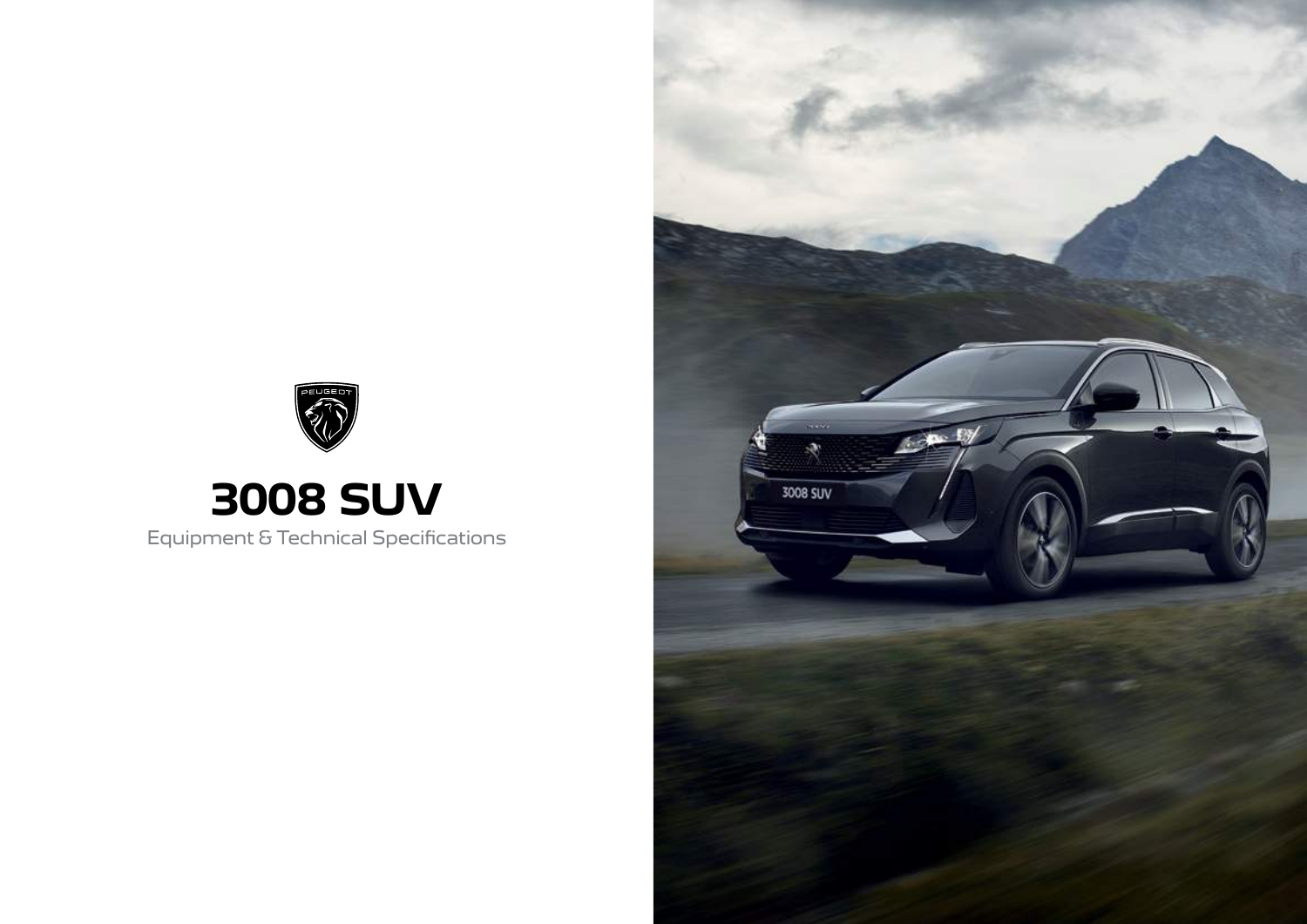

### EQUIPMENT

- **· STANDARD**
- OPTIONAL
- **-** UNAVAILABLE



ALLURE GT GT SPORT ALLURE GT GT SPORT

| <b>BODYSTYLE</b> |  |  |
|------------------|--|--|
| 5 door SUV       |  |  |
|                  |  |  |

#### **SAFETY**

| Advanced Grip Control® with Mud, Sand & Snow traction mode                               |   |           |  |
|------------------------------------------------------------------------------------------|---|-----------|--|
| Drive mode selector: Eco, Normal, Sport                                                  |   |           |  |
| Front Airbags: Driver and front passenger                                                |   |           |  |
| Side Airbags: Driver and front passenger                                                 |   |           |  |
| Curtain airbags: First and second row                                                    |   | o         |  |
| Safety Pack: Anti-lock Braking System (ABS)                                              |   |           |  |
| Safety Pack: Electronic Braking Distribution (EBD)                                       |   | ●         |  |
| Safety Pack: Active Blind Spot Detection (BSD)                                           |   | $\bullet$ |  |
| Safety Pack: Emergency Braking Assistance (EBA)                                          |   |           |  |
| Safety Pack: Electronic Stability Programme (ESP)                                        |   |           |  |
| Safety Pack: Speed limit recognition and recommendation                                  |   |           |  |
| Safety Pack: Advanced Driver Attention Alert (DAA3)                                      |   |           |  |
| Safety Pack: Distance Warning Alert                                                      |   |           |  |
| Safety Pack: Active Lane Keeping Assistance (LKA)                                        |   |           |  |
| Safety Pack: Lane Positioning Assist <sup>1</sup>                                        |   | -         |  |
| Safety Pack: Lane Departure Warning                                                      |   | $\bullet$ |  |
| Safety Pack: Road Edge Detection                                                         |   |           |  |
| Safety Pack: Autonomous Emergency Brake with low light<br>cyclist & pedestrian detection |   |           |  |
| Safety Pack: High Beam Assist (HBA)                                                      | ● | ●         |  |
| Electric child locking functionality on rear windows and doors                           |   |           |  |
|                                                                                          |   |           |  |

|--|--|--|



| <b>SAFETY</b>                                                    |               |  |
|------------------------------------------------------------------|---------------|--|
| Isofix child seat fittings on outer rear seats                   |               |  |
| Seatbelt: Audible and visual alert when unfastened while moving  | $\sim$ $\sim$ |  |
| Seatbelt: Front & rear three-point retractable with pretensioner |               |  |

### **COMFORT & CONVENIENCE** PEUGEOT i-Cockpit™: configurable 12.3" head-up digital instrument panel is comigurable in a literature digital and  $\bullet$ 10.0" high definition capacitive touch-screen  $\bullet$   $\bullet$   $\bullet$   $\bullet$ PEUGEOT i-Cockpit<sup>TM</sup>: compact sports steering wheel  $\bullet$   $\bullet$ Parking sensors: Front and rear l l l  $360^{\circ}$  vision reversing & front cameras like late like  $\bullet$  late like  $\bullet$ Semi autonomous parking assist  $(90^{\circ}$  and parallel) let lead to l l l l l l  $\bullet$ Keyless entry and push button start like  $\bullet$  like  $\bullet$  like  $\bullet$  like  $\bullet$ Adaptive cruise control & speed limiter l l l Automatic dual zone climate control  $\bullet$ Rear centre console ventilation system l l l l l l l l l l  $\bullet$  l l  $\bullet$  l  $\bullet$  l  $\bullet$ Height and reach adjustable steering column leader that  $\bullet$  labels are  $\bullet$ Electric folding door mirrors line is later than  $\bullet$  let  $\bullet$  let  $\bullet$  let  $\bullet$ Electric parking brake (includes hill assist) later and  $\bullet$  later  $\bullet$  later  $\bullet$ Auto dimming rear view mirror l l l Frameless rear view mirror **-** <sup>l</sup> <sup>l</sup> Multifunction trip computer later line  $\bullet$  and later  $\bullet$  and later  $\bullet$ Privacy glass rear side and tailgate windows  $\bullet$  let l l  $\bullet$  let  $\bullet$  let  $\bullet$

One-touch electric windows with pinch protection  $\bullet$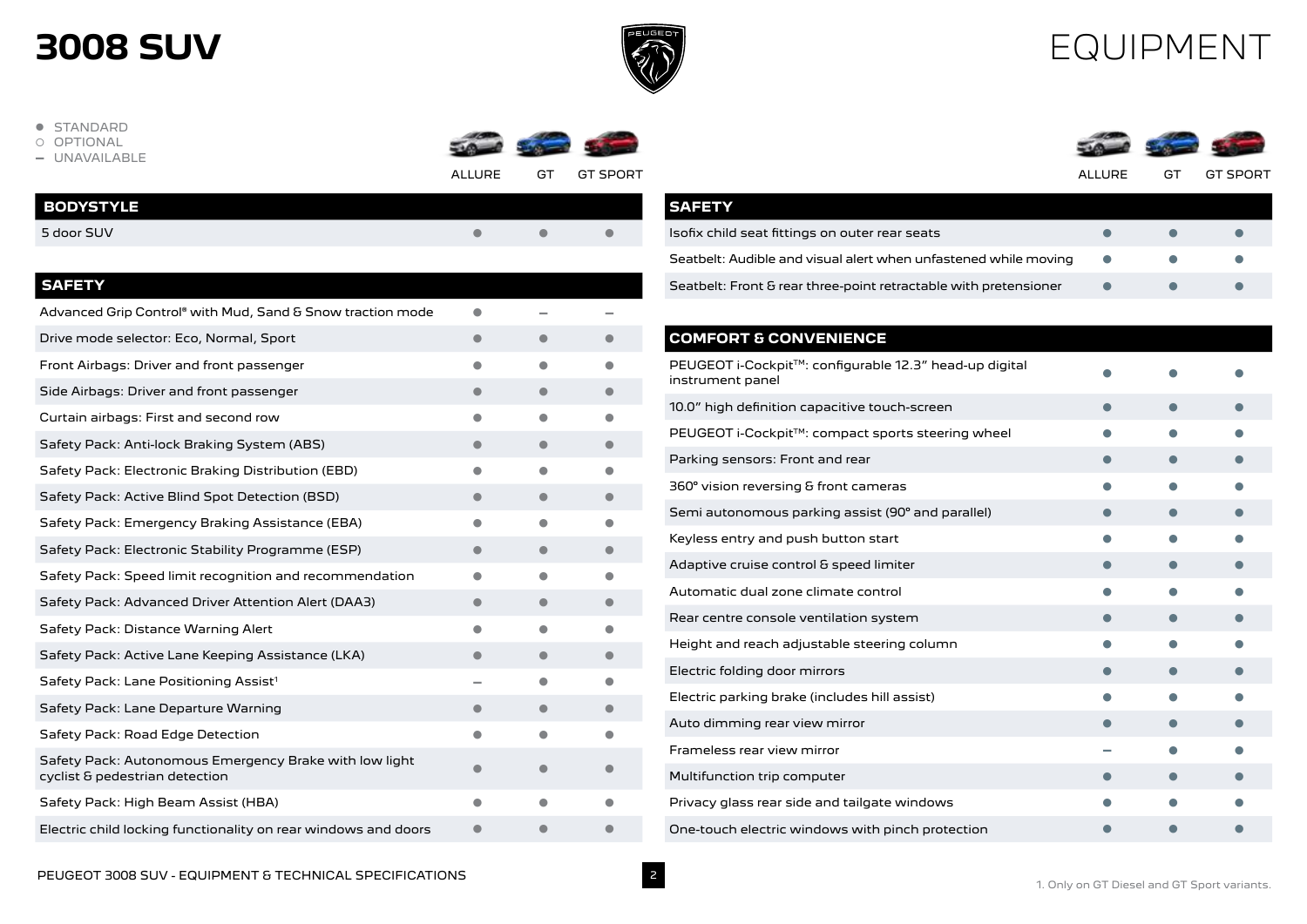

3

### EQUIPMENT

**· STANDARD** 

OPTIONAL

**-** UNAVAILABLE



ALLURE GT GT SPORT ALLURE GT GT SPORT

| <b>COMFORT &amp; CONVENIENCE</b>              |  |  |
|-----------------------------------------------|--|--|
| Door mirrors auto dipping in reverse function |  |  |
| Remote central locking (two remotes)          |  |  |
| Two-position boot floor                       |  |  |
| Hands free tailgate (with foot sensor)        |  |  |

| IN CAR ENTERTAINMENT & COMMUNICATION                                                                                                                                                       |           |  |
|--------------------------------------------------------------------------------------------------------------------------------------------------------------------------------------------|-----------|--|
| Bluetooth® & USB                                                                                                                                                                           |           |  |
| DAB Radio (Digital Audio Broadcasting)                                                                                                                                                     | $\bullet$ |  |
| Apple CarPlay® & Android Auto <sup>™1</sup>                                                                                                                                                | e         |  |
| Compatible smartphone wireless charging plate                                                                                                                                              | o         |  |
| Voice recognition (radio and telephone features)                                                                                                                                           | ●         |  |
| 3D navigation                                                                                                                                                                              | $\bullet$ |  |
| FOCAL® premium Hi-Fi speaker system, 515 watts, 4 Speakers,<br>4 Tweeters, Central Speaker, Sub woofer and 12 channel digital<br>amplifier. Includes acoustic laminated front side windows |           |  |

| <b>INTERIOR FEATURES</b>                                                         |          |                |  |
|----------------------------------------------------------------------------------|----------|----------------|--|
| Blue ambient lighting to head-up instrument panel                                |          |                |  |
| Blue ambient lighting to front door panels, storage,<br>footwells and cupholders |          |                |  |
| Dashboard and door panel finish: 'Bremeo' fabric                                 |          |                |  |
| Dashboard and door panel finish: Alcantara®                                      |          |                |  |
| Dashboard and door panel finish: Lime wood                                       | $\equiv$ | O <sup>2</sup> |  |
| Front central console with two cup-holders                                       |          |                |  |
| Rear armrest with ski flap and two cup holders                                   |          |                |  |

| <b>INTERIOR FEATURES</b>                                                                                         |   |  |
|------------------------------------------------------------------------------------------------------------------|---|--|
| Gear lever trim in full grain leather and chrome                                                                 |   |  |
| Mistral full-grain leather steering wheel with stitch detail                                                     |   |  |
| Mistral full-grain perforated leather steering wheel with<br>Aikinite stitch detail and satin chrome 'GT' emblem |   |  |
| Front interior light with reading spotlights (x2)<br>and rear interior light with timer                          |   |  |
| Illuminated vanity mirrors                                                                                       | ٠ |  |
| Map pockets on front seat backs                                                                                  |   |  |
| Chrome trimmed accelerator and brake pedals                                                                      |   |  |
| Roof lining - Light grey                                                                                         |   |  |
| Roof lining - Premium Mistral black                                                                              |   |  |
| Satin steel chrome gear shifter and toggle switch trim                                                           |   |  |
| Three 12V sockets (dashboard, rear cabin and load area)                                                          |   |  |

#### **EXTERIOR FEATURES**

| Aluminium roof bars                                       |  |                |
|-----------------------------------------------------------|--|----------------|
| Body colour rear spoiler with stainless steel edging trim |  |                |
| Body colour door mirror shells                            |  |                |
| Nera black door mirror shells                             |  |                |
| Front bumper lower trim in Lion Grey                      |  |                |
| Front wing trim: black with chrome detail                 |  |                |
| Gloss black strip rear cluster connecting strip           |  |                |
| Radiator grille with chrome edge trim and facets          |  | <b>College</b> |
| 'Diamond Black' contrasting roof                          |  |                |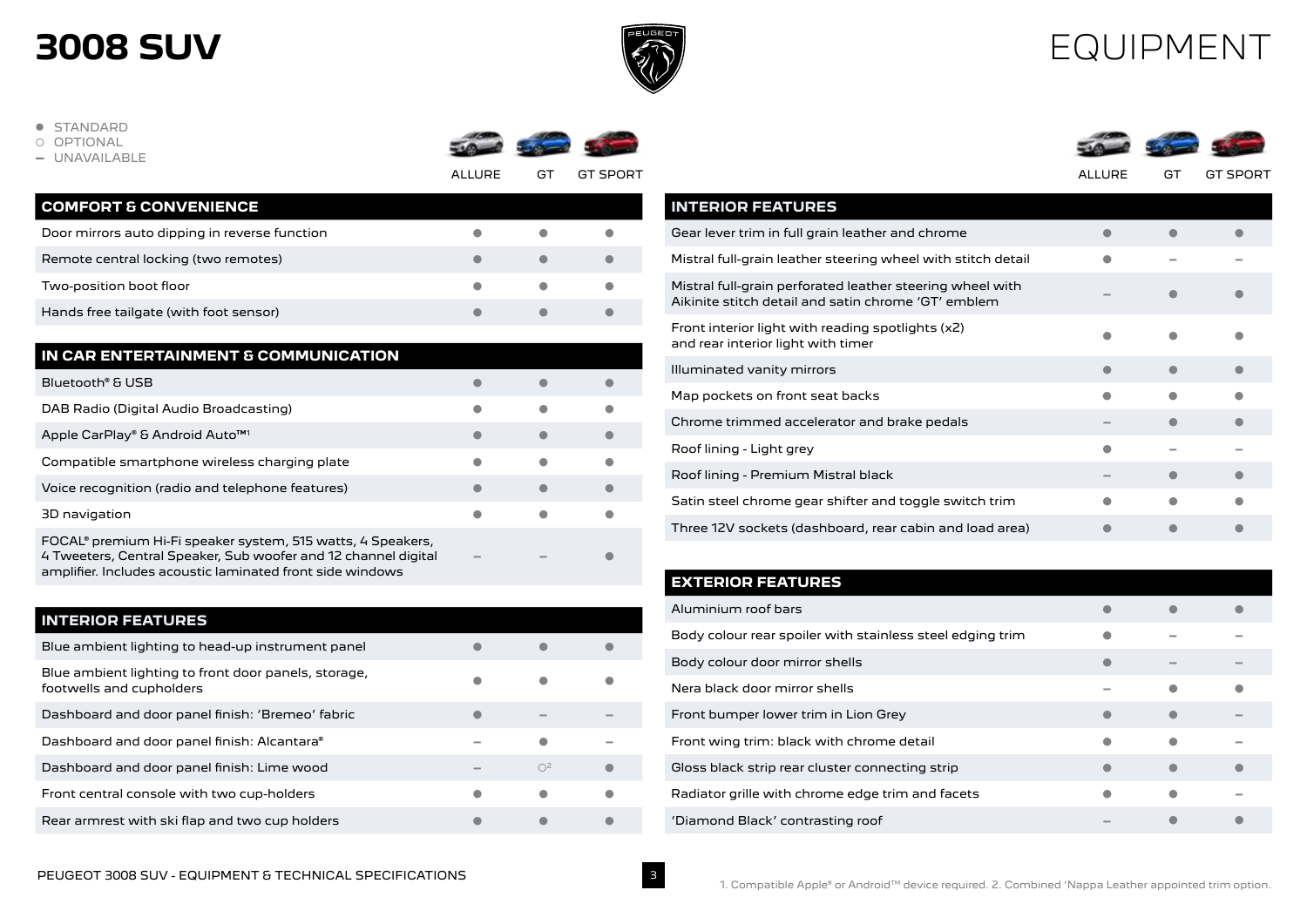

### EQUIPMENT

**.** STANDARD

- OPTIONAL
- **-** UNAVAILABLE



ALLURE GT GT SPORT ALLURE GT GT SPORT



| <b>EXTERIOR FEATURES</b>                                                                                                                                                                                                      |  |  |
|-------------------------------------------------------------------------------------------------------------------------------------------------------------------------------------------------------------------------------|--|--|
| Sports front bumper design                                                                                                                                                                                                    |  |  |
| Stainless steel front door sill scuff plates                                                                                                                                                                                  |  |  |
| Twin exhaust effect trim                                                                                                                                                                                                      |  |  |
| Wheel arch extensions                                                                                                                                                                                                         |  |  |
| 18" 'Los Angeles' alloy wheels                                                                                                                                                                                                |  |  |
| 18" 'Detroit' two tone finish diamond cut alloy wheels                                                                                                                                                                        |  |  |
| 19" 'Washington' onyx black finish diamond cut alloy wheels                                                                                                                                                                   |  |  |
| Black Pack - Front grille, front and rear badging, front and rear<br>'PEUGEOT' lettering, rear bumper strip, lower bumper trim,<br>side door trim, front wing trims, window surrounds in black /<br>dark chrome / satin black |  |  |
| Panoramic opening glass roof (with satin black electric<br>interior blind and blue ambient lighting in blind)                                                                                                                 |  |  |

#### **EXTERIOR LIGHTING & VISIBILITY**

| LED headlights                                                  |                        |                        |
|-----------------------------------------------------------------|------------------------|------------------------|
| Full LED adaptive headlights with static corner lighting        |                        |                        |
| LED daytime running lights with integrated fog light function   |                        |                        |
| Door mirror mounted LED puddle lights                           |                        |                        |
| Door mirror mounted LED 'PEUGEOT logo' projection puddle lights | $\bigcap$ <sup>1</sup> | $\bigcap$ <sup>1</sup> |
| Rear full LED 3D PEUGEOT signature 'Claw Effect' lights         |                        |                        |
| Front windscreen wiper with 'Magic Wash' cleaning system        |                        |                        |
| Automatic dusk sensing lights                                   |                        |                        |
| Automatic windscreen wipers                                     |                        |                        |
| 'Guide me home' headlights                                      |                        |                        |

| <b>SEATING</b>                                                                 |                |  |
|--------------------------------------------------------------------------------|----------------|--|
| Driver and front passenger seat height adjustment                              |                |  |
| Driver seat lumbar adjustment                                                  |                |  |
| Driver and front passenger seat adjustable cushion nose                        | O <sup>2</sup> |  |
| Driver and front passenger heated seats                                        | O <sup>2</sup> |  |
| Driver seat multi-point massage function                                       | O <sup>2</sup> |  |
| Driver seat 2 position memory function                                         | O <sup>2</sup> |  |
| Driver seat 8-way electric adjustment<br>(includes electric lumbar adjustment) | O <sup>2</sup> |  |
| Split folding 'Magic Flat' rear seat with boot accessible controls             |                |  |
| Flat folding front passenger seat                                              |                |  |

| SEAT MATERIAL.                                                   |   |  |
|------------------------------------------------------------------|---|--|
| Leather effect / 'Colyn' fabric trim with mint green top stitch  |   |  |
| Leather effect / Alcantara® trim with copper top stitch          |   |  |
| Full grain Nappa leather appointed trim with grey top stitch $3$ | - |  |

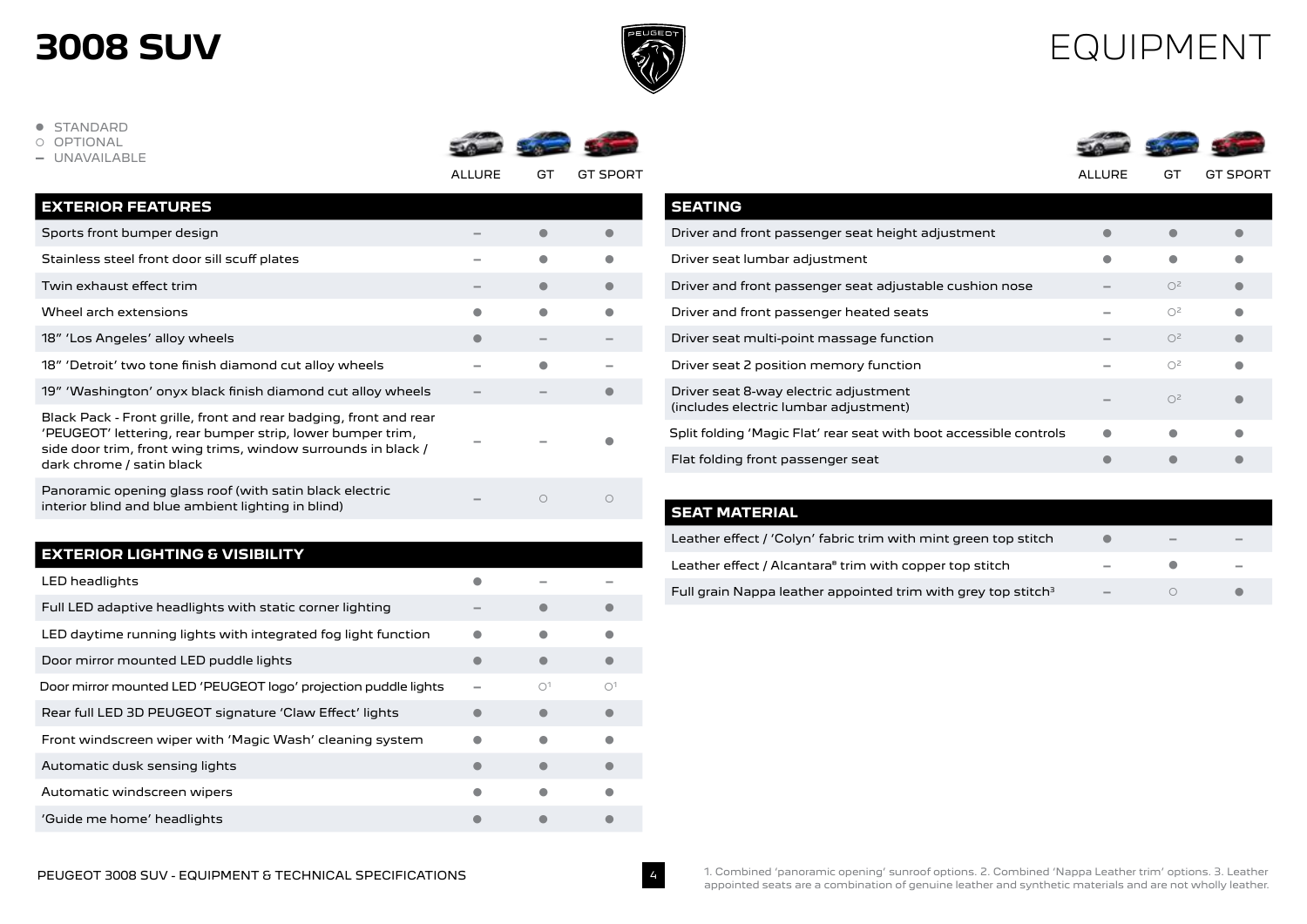

**STEERING**

### TECHNICAL SPECIFICATIONS





| <b>ENGINE</b>           | 1.6 Puretech 165       | 1.6 Puretech 180                                                                                             | <b>2.0 Blue HDi 180</b>                               |
|-------------------------|------------------------|--------------------------------------------------------------------------------------------------------------|-------------------------------------------------------|
| Trim level availability | Allure / GT            | <b>GT Sport</b>                                                                                              | GТ                                                    |
| Type                    | 1.6 litre turbo petrol | 1.6 litre turbo petrol<br>with stop & start<br>system                                                        | 2.0 litre turbo diesel<br>with stop & start<br>system |
| Cylinders               | $\overline{4}$         | 4                                                                                                            | 4                                                     |
| Cubic capacity (cc)     | 1598                   | 1598                                                                                                         | 1997                                                  |
| Bore x Stroke (mm)      | $77 \times 85.8$       | $77 \times 85.8$                                                                                             | $85 \times 88$                                        |
| No. of valves           | 16                     | 16                                                                                                           | 16                                                    |
| Max power (kW @ rpm)    | 121 @ 6000             | 133 @ 5500                                                                                                   | 131 @ 3750                                            |
| Max torque (Nm @ rpm)   | 240 @ 1400             | 250 @ 1650                                                                                                   | 400 @ 2000                                            |
| Induction               |                        | Turbo charged electronic multipoint<br>direct injection petrol with variable<br>valve timing on inlet valves |                                                       |
| Emission standard       | Euro 6                 | Euro $6.3$                                                                                                   | Euro 6                                                |

| I TRANSMISSION |              |              |              |
|----------------|--------------|--------------|--------------|
| Type           | 6 speed auto | 8 speed auto | 8 speed auto |

| <b>PERFORMANCE</b>           |     |     |     |
|------------------------------|-----|-----|-----|
| Maximum speed (km/h)         | 201 | 222 | 207 |
| Acceleration 0-100km/h (sec) | 9.9 | 8.8 | a   |

| l WHEELS & TYRES         |                  |                  |                  |
|--------------------------|------------------|------------------|------------------|
| Wheel Size / Tyre        | 18" - 225/55 R18 | 19" - 205/55 R19 | 18" - 225/55 R18 |
| Space saving spare wheel | 18" - 135/80 R18 | 18" - 135/80 R18 | 18" - 135/80 R18 |

| ALLURE / GT        | <b>GT SPORT</b>                                       | GT (DIESEL)                                           |                  | ALLURE / GT / GT SPORT                      | GT (DIESEL) |
|--------------------|-------------------------------------------------------|-------------------------------------------------------|------------------|---------------------------------------------|-------------|
| 5 Puretech 165     | 1.6 Puretech 180                                      | <b>2.0 Blue HDi 180</b>                               | <b>FUEL TANK</b> |                                             |             |
| Allure / GT        | <b>GT Sport</b>                                       | GT                                                    | Capacity (I)     | 53                                          |             |
| litre turbo petrol | 1.6 litre turbo petrol<br>with stop & start<br>system | 2.0 litre turbo diesel<br>with stop & start<br>system |                  |                                             |             |
|                    |                                                       |                                                       | <b>BRAKES</b>    |                                             |             |
| 4                  | 4                                                     | 4                                                     |                  | Ventilated disc brakes with sliding caliper |             |
| 1598               | 1598                                                  | 1997                                                  | Front discs      | and automatic wear adjustments              |             |
| 77 x 85.8          | $77 \times 85.8$                                      | $85 \times 88$                                        | Rear discs       | Sliding calliper disc brakes                |             |
| 16                 | 16                                                    | 16                                                    |                  |                                             |             |
| 121 $\approx$ 6000 | 122 $\approx$ EEM                                     | 121 $\approx$ 2750                                    | <b>STEEDING</b>  |                                             |             |

Power steering **Electric** Electric **SUSPENSION** Front Independent wheels - Pseudo-MacPherson axle, coil springs and integrated and pressurised hydraulic shock absorbers Rear Semi-independent wheels - Twist beam axle, hydraulic and pressurised shock absorbers

| <b>WEIGHTS</b>                               |      |      |
|----------------------------------------------|------|------|
| Tare weight (kg)                             | 1371 | 1448 |
| Maximum braked trailer<br>towing weight (kg) | 1550 | 2000 |
|                                              |      |      |

| <b>DIMENSIONS</b>                                   |      |
|-----------------------------------------------------|------|
| Boot volume with seats<br>in place (I)              | 591  |
| Boot volume to roof height<br>(I) rear seats folded | 1670 |

[CONFIGURE](https://www.peugeot.com.au/new-cars/current-models/)  $\bigcirc$  [CURRENT OFFERS](https://www.peugeot.com.au/offers/new-car-offers/)  $\bigcirc$  [ACCESSORIES](https://peugeotaccessories.com.au/)  $\bigcirc$  [FIND A DEALER](https://www.peugeot.com.au/dealers/)

 $\odot$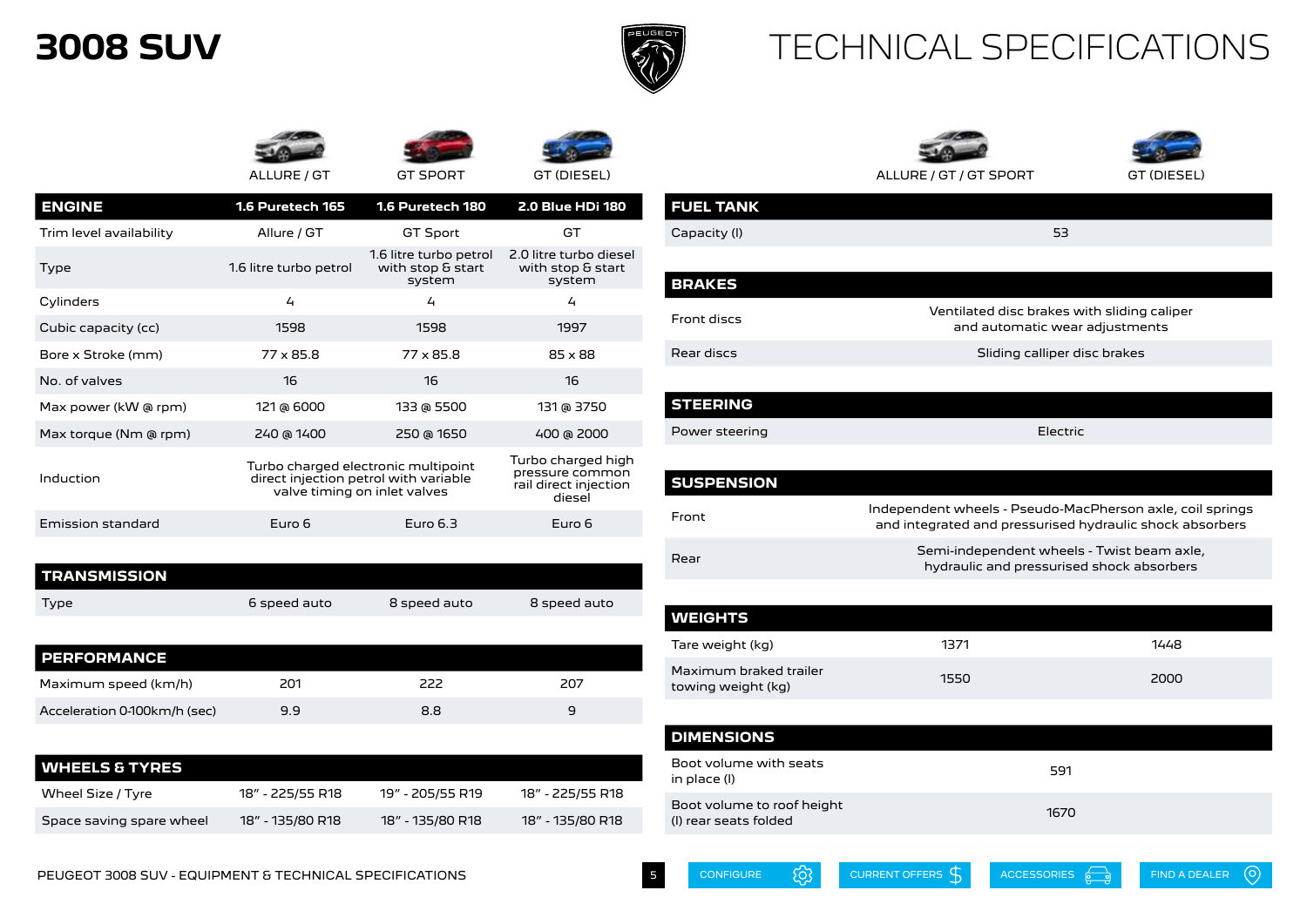

### TECHNICAL SPECIFICATIONS



ALLURE GT PETROL GT DIESEL GT SPORT

| <b>DIMENSIONS</b>               |             |  |
|---------------------------------|-------------|--|
| Length (mm)                     | 4447        |  |
| Width mirrors open/folded (mm)  | 2098 / 1906 |  |
| Height (mm)                     | 1624        |  |
| Wheelbase (mm)                  | 2675        |  |
| Front / rear overhang (mm)      | 925 / 849   |  |
| Front / rear track width (mm)   | 1579 / 1587 |  |
| Front / rear overhang (degrees) | 20/29       |  |
| Turning circle (m)              | 10.7        |  |

| <b>CONSUMPTION &amp; EMISSIONS*</b> |      |     |     |     |
|-------------------------------------|------|-----|-----|-----|
| City cycle (I / 100km)              | 10.1 | 9.8 | 5.8 | 6.4 |
| Highway cycle (I / 100km)           | 5.7  | 5.3 | 4.6 | 5.1 |
| Combined cycle (I / 100km)          | 7.3  | 7.0 | 5.0 | 5.6 |
| $CO2$ emissions (q / km)            | 165  | 156 | 130 | 128 |



18" LOS ANGELES Alloy wheels (Standard on Allure)



18" DETROIT Two tone finish diamond cut alloy wheels (Standard on GT)



19" WASHINGTON Onyx black finish diamond cut alloy wheels (Standard on GT SPORT)













| A  | 746  |  |
|----|------|--|
| в  | 587  |  |
| C١ | 816  |  |
| C2 | 1706 |  |
| D  | 889  |  |
| Ε  | 919  |  |
| E٦ | 1053 |  |
| E2 | 609  |  |
| E3 | 821  |  |
| F  | 915  |  |
| G  | 912  |  |
| н  | 612  |  |
| ٠  | 554  |  |
| ı  | 1451 |  |
| κ  | 1493 |  |
| г  | 1422 |  |
| м  | 1484 |  |
| и  | 240  |  |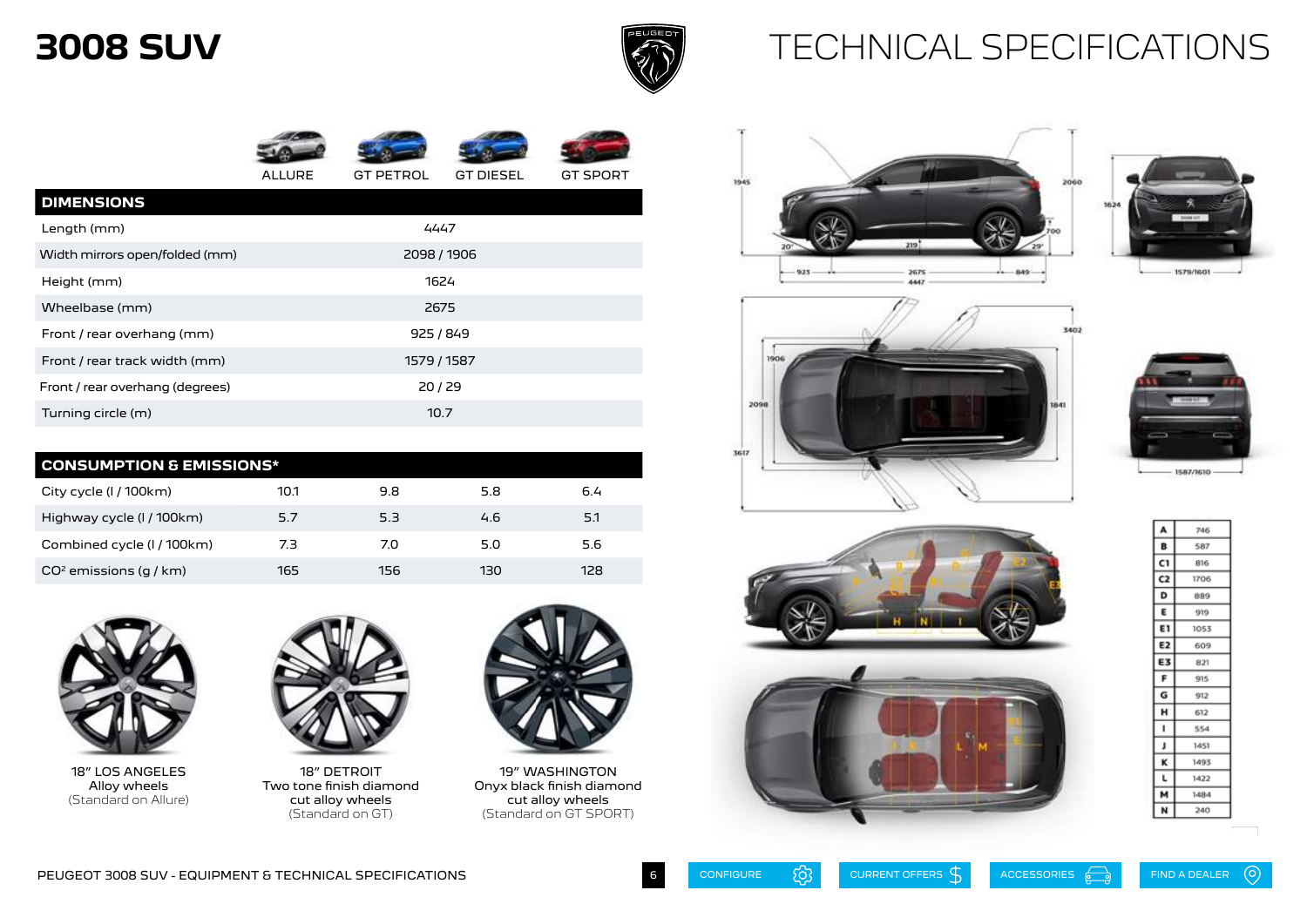

### COLOURS & TRIM







LEATHER EFFECT / 'COLYN' FABRIC TRIM (Standard on Allure)



LEATHER EFFECT / ALCANTARA® (Standard on GT)



FULL GRAIN NAPPA LEATHER TRIM<sup>2</sup> (Optional on GT, standard on GT Sport)

Note: Paint colours are representative only and subject to variation due to the printing process. 1. Optional extra. 2. Leather appointed seats are a combination of genuine leather & synthetic materials and are not wholly leather.













ARTENSE GREY1





PEARL WHITE1